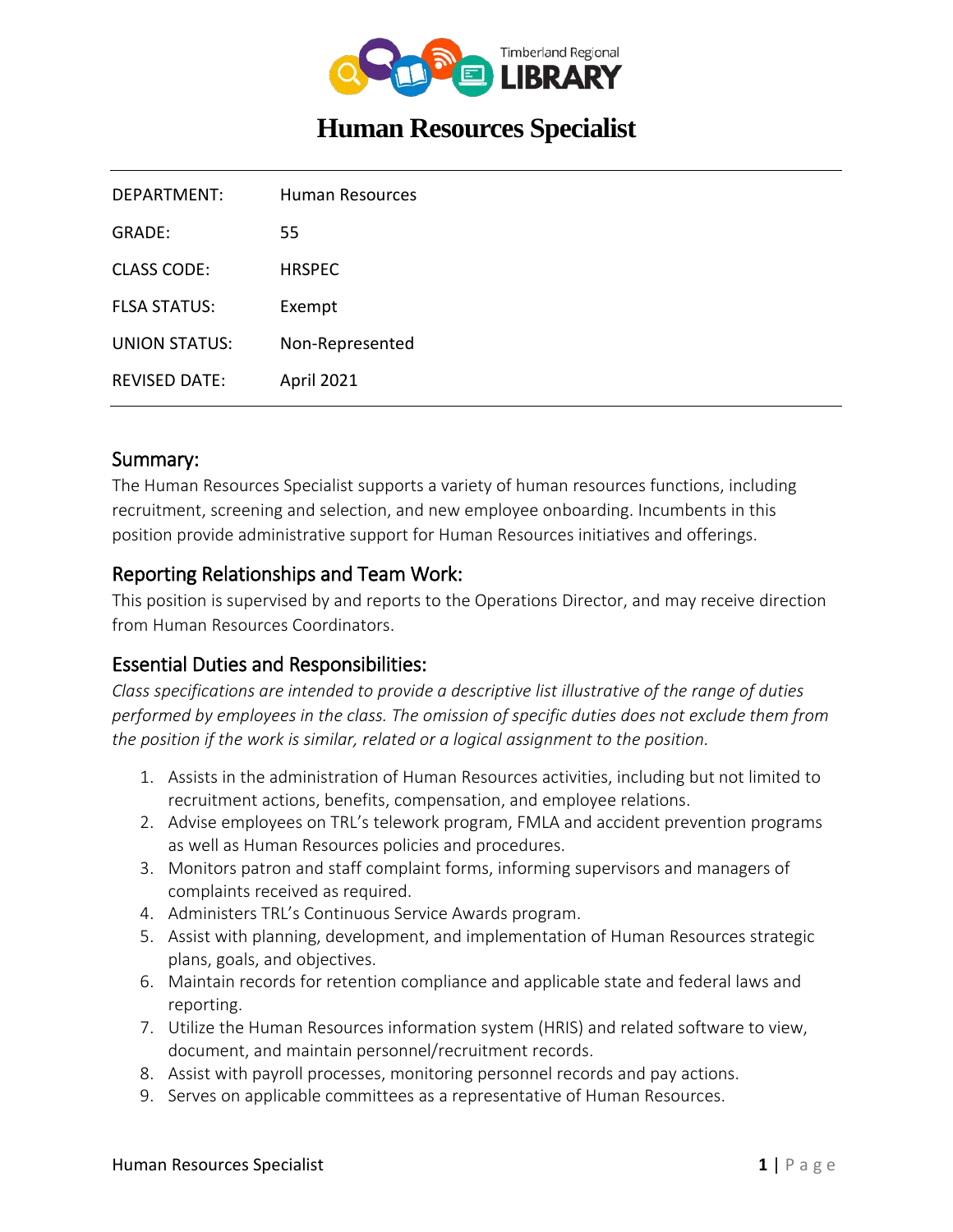# Core Skills and Qualities:

*Employees are expected to demonstrate the following qualities at all times:*

- 1. Establish and maintain effective working relationships with internal staff, outside organizations, and the general public.
- 2. Positively reflect TRL's mission, vision, and values to the staff and public.
- 3. Effective organizational and time management skills, including the ability to multitask, manage multiple projects at the same time and adapt to changing priorities to meet demands of the department.
- 4. Communicate effectively verbally and in writing.
- 5. Demonstrate quality customer service.
- 6. Exhibit reliability and dependability. Demonstrate punctuality and regular and consistent attendance.
- 7. Demonstrate a positive attitude and flexibility.
- 8. Work well with others, show respect, contribute to the team.

## Required Knowledge, Skills, and Abilities:

*Employees are expected to perform or possess the following:*

- 1. Current knowledge of the principals and practices of public personnel administration.
- 2. Current knowledge of Federal and State regulations governing human resources activities.
- 3. Knowledge of policy and procedure compliance, and the ability to interpret and them in a variety of situations
- 4. Skill in prioritizing and managing projects.
- 5. Skill in working with a diversity of individuals.
- 6. Ability to interpret and apply policies to a variety of situations.
- 7. Ability to communicate effectively and work as a member of a service-oriented team.
- 8. Ability to support sound working partnerships with management, staff, and the Union.

## Technology Requirements:

- Strong computer skills, to include database management, word processing, creating spreadsheets, document management and organization, email applications and the internet.
- Knowledge of computerized information systems used in human resources applications.

#### Education and Experience:

Associate's Degree in human resources, business, social or organizational behavioral sciences or related field, and three years of human resources experience; OR an equivalent combination of education and experience. A Bachelor's Degree in the aforementioned or related field may substitute year for year of experience.